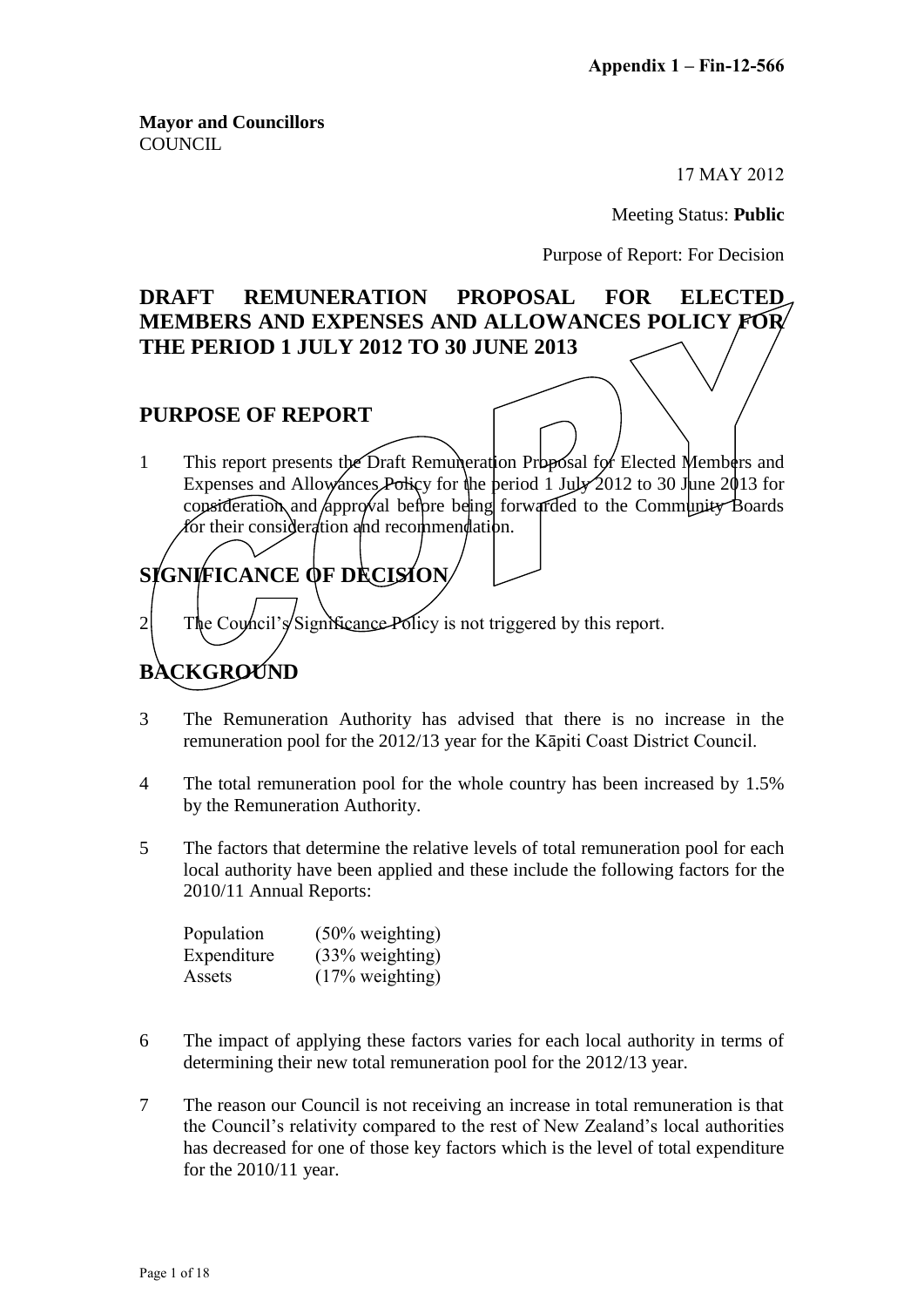- 8 In the 2009/10 year included in Council's expenditure was an item called "Impairment of Assets" totalling \$8.2 million. This was for the design and investigation costs of the Western Link Road which was previously recorded against capital expenditure but once the Government announced the Expressway and the Council was no longer building the Western Link Road those initial design and investigation costs needed to be written back against operating costs.
- 9 As a consequence, the 2009/10 year showed an \$8.2 million higher level of operating expenditure than normal and that higher figure was taken into account when the Remuneration Authority calculated the remuneration pools for the 2011/12 year.
- 10 The total operating expenditure decreased for the  $20$ H $\rightarrow$  Year compared to the previous year and as a consequence that has impacted on Council's share of the total remuneration pool for Elected Members.
- 11 As a consequence,  $K\bar{\mathfrak{g}}$  fiti's points for the share of the *femuneration* pool have decreased from the previous financial year but as for all Councils where the points have dropped, the previous year's remuneration levels are being retained.
- 12 The remuneration pool is ket by the Remuneration Authority. The Remuneration Authority regulates the maximum remuneration pool and approves recommendations received from the local authorities on the allocation of remuneration for their various Elected Member positions. The funding for remuneration is provided by each local authority.
- 13 The remuneration pool must cover:
	- Councillors' Remuneration; and
	- Half Community Board Remuneration.
- 14 The remuneration pool does not cover:
	- Resource Consent Hearings;
	- Payments to Community or Iwi Representatives;
	- Expense Reimbursement; and
	- Mileage Claims.
- 15 Resource Consent Hearing Fees Definitions of a Resource Consent Hearing and fees are included in Sections 5 and 12 of the Local Government Elected Members (2011/12) (Certain Local Authorities) Determination (No 2) 2011, (relevant parts are attached as Appendix 3) Resource Consent Hearing fees are payable to the Chairperson of the Resource Consent Hearing Committee at a rate of \$100 per hour of hearing time and to a member at a rate of \$80 per hour of hearing time. For hearing times of less than one hour, the fee is apportioned accordingly. Fees for pre-hearing meetings may only be paid to one member. The Mayor is unable to be paid resource consent hearing fees unless first approved by the Remuneration Authority. The Remuneration Authority has advised that these clauses should not change for the 2012/13 year.
- 16 The Council needs to consider and approve a draft Remuneration Proposal for Elected Members for the period 1 July 2012 to 30 June 2013. This then needs to be considered by each of the Community Boards who, in May, will then each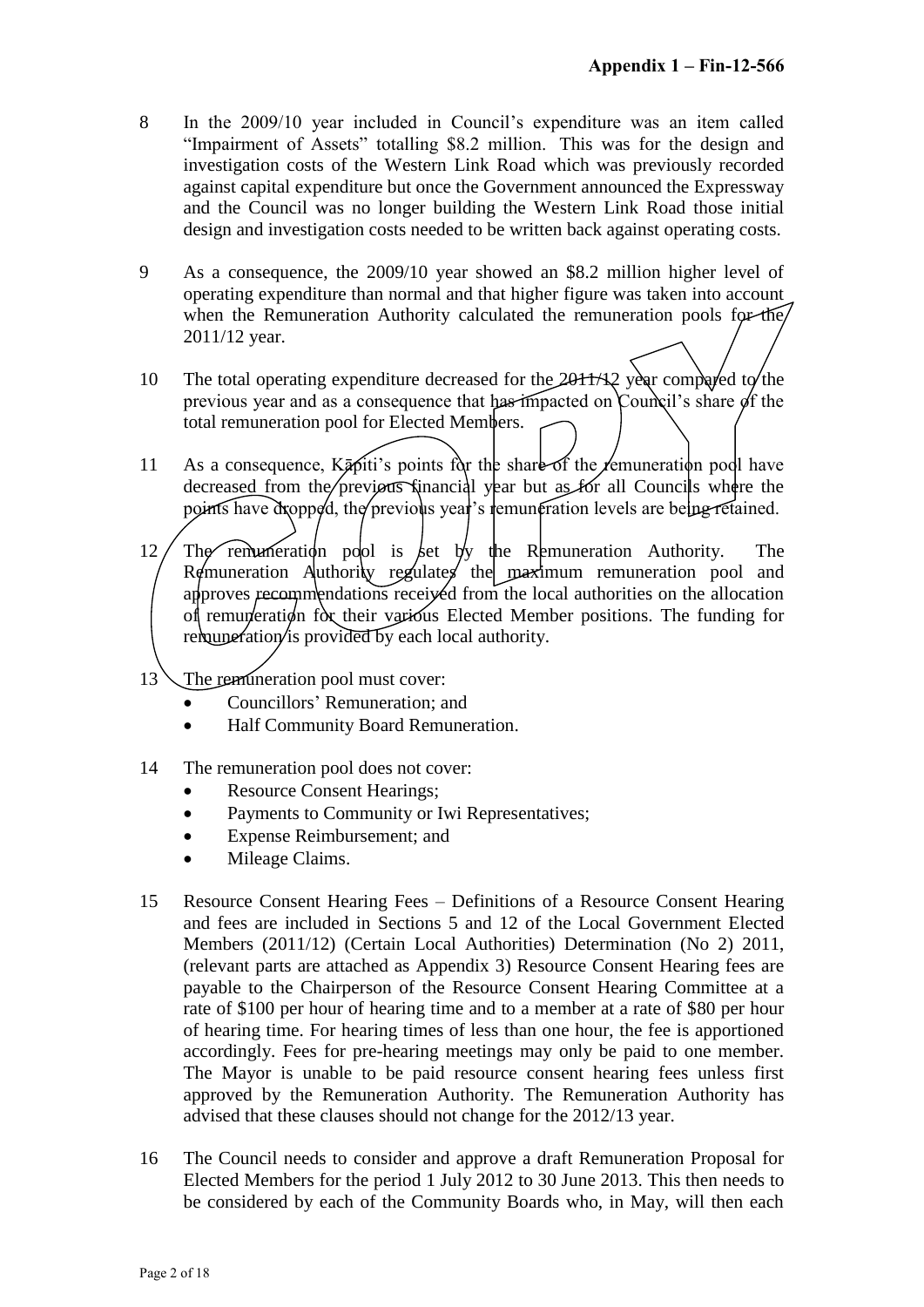make a recommendation to the Council. The Council will then consider their recommendations and approve a final Remuneration Proposal for submission to the Remuneration Authority at the Council meeting on 28 June 2012.

17 A local authority may reimburse expenses to its Councillors and Community Board Members in accordance with its expense rules and guidelines approved by the Remuneration Authority. The Council needs to consider and approve a draft Expenses and Allowances Policy and this will be included in the same process as the draft Remuneration Proposal as outlined above.

## **CONSIDERATIONS**

#### **Issues and Options**

- 18 The total remuneration pool as established by the Remuneration Authority for each Council needs to cover the Councillor remuneration and half of the Community Board remuneration.
- 19 The Council's remuneration pool for the  $2012/13$  year is as follows:  $\text{Total } x$ ailable remuneration to cover Councillors and half the Community Board remuneration \$360,910
- $20$  The remumieration for Elected Members can be based as follows:
	- salary only; or
	- salary plus meeting fees (except for Community Boards which are salary only – Remuneration Authority ruling)
- 21 Some Councils have opted to base remuneration on salary only while others have continued to retain some form of meeting fee payment.
- 22 It is recommended that the Council continues to base remuneration on salary only due to the extra administration time and costs of paying separate meeting fees.
- 23 Given that the relevant parts of the Governance Structure, approved in November 2010, have not changed substantially, there is no justification at this stage for putting forward options for changes to the basis of the Elected Members' remuneration. The relative weightings for each of the Elected Members' positions were agreed by the Council for the 2011/12 Remuneration Proposal last year.
- 24 Therefore it is recommended that the remuneration for Elected Members remain the same as for the 2011/12 year.

#### **Expenses and Allowances Policy**

25 The Remuneration Authority recognises that each local authority has its own characteristics, which means that a single set of expense rules and allowance rules is not appropriate for all local authorities. The Authority expects each local authority to develop its own rules for payment of expenses and the provision of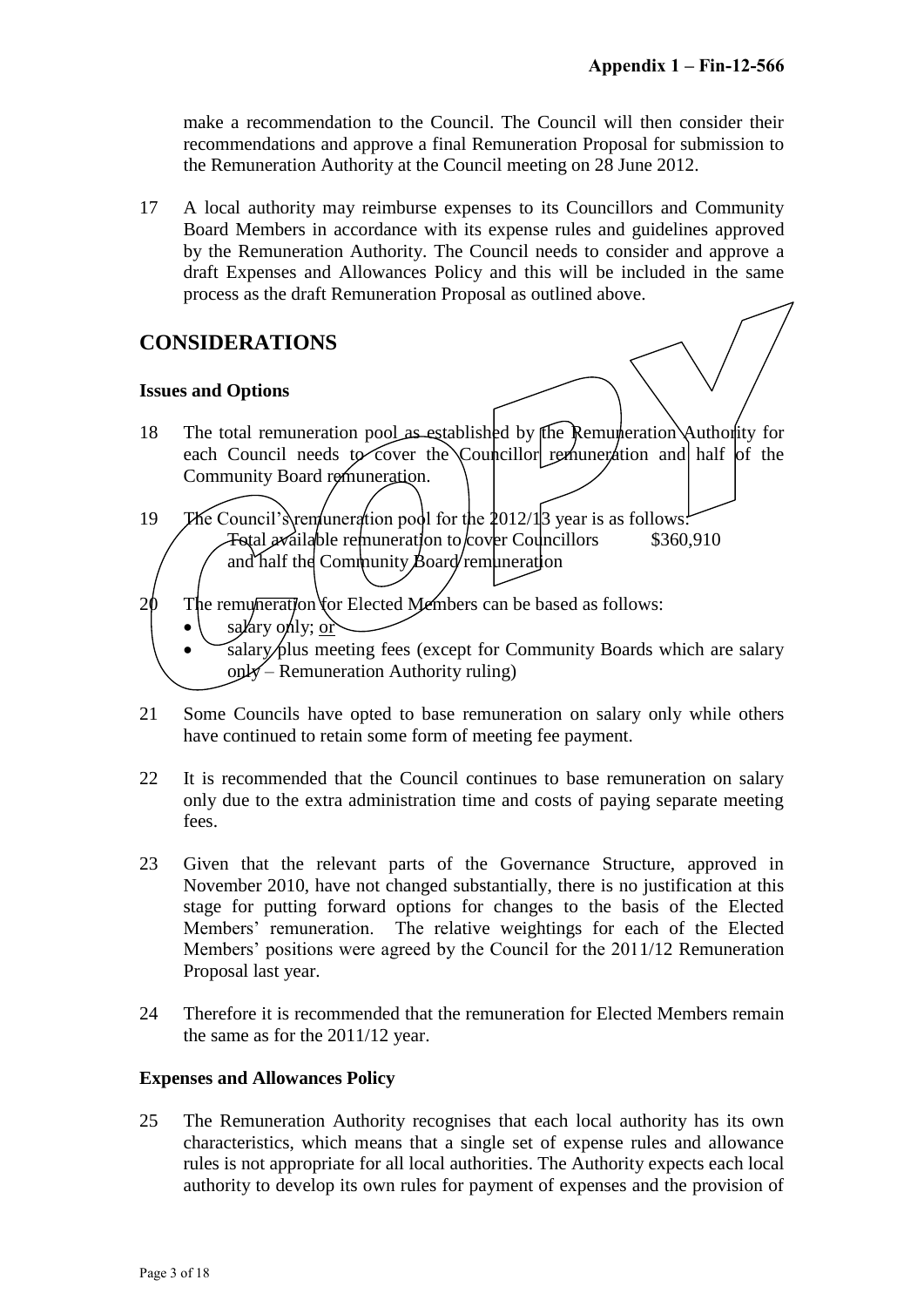allowances, which will then be subject to Remuneration Authority approval before they can be implemented.

- 26 The Remuneration Authority's expectations for the rules surrounding the payment of expenses and provision of allowances are as follows:
	- *31.1 Payment of Expenses*

The rules should clearly state:

- the persons to whom expenses may be paid or reimbursed;
- $\bullet$  the general types of expenses which may be paid or reimbursed (and/ possibly some guidance on which expenses can be paid in a dvance and which should be subject to reimbursement);
- $\bullet$  the levels of documentation required (separately for reimbursement and payment in advance);
- the Authorities required for approval, and
- any maximums or guidance on acceptable levels of expenditure.

*31.2 Vehicle Mileage Allowance*

- (1) Alocal authority may pay a member or a member of  $\frac{1}{4}$  community board a vehicle mileage allowance for travel by the member on a day, but only if:
	- (a) the member is not/otherwise provided with a vehicle by the local authority; and
	- (b) the distance travelled by the member on the day exceeds the threshold distance; and
	- $(c)$  the travel is—
		- (i) in a private vehicle; and
		- (ii) on the local authority's business; and
		- (iii) by the most direct route that is reasonable in the circumstances.
- (2) The vehicle mileage allowance payable to a member in respect of a day is payable only for that part of the member's travel that exceeds the threshold distance.
- (3) The maximum vehicle mileage allowance payable to a member for the period of this determination is—
	- (a) \$0.74 per kilometre for the first 5 000 kilometres:
	- (b) \$0.35 per kilometre for any distance over 5 000 kilometres.
- (4) In this clause:
	- **on the local authority's business** includes—
	- (a) on the business of any community board of the local authority; and
	- (b) travel to and from a member's residence to the offices of the local authority or a community board

**threshold distance** means the distance set by the local authority, which must not be less than 30 kilometres.

28 The draft Expenses and Allowances Policy is attached as Appendix 2.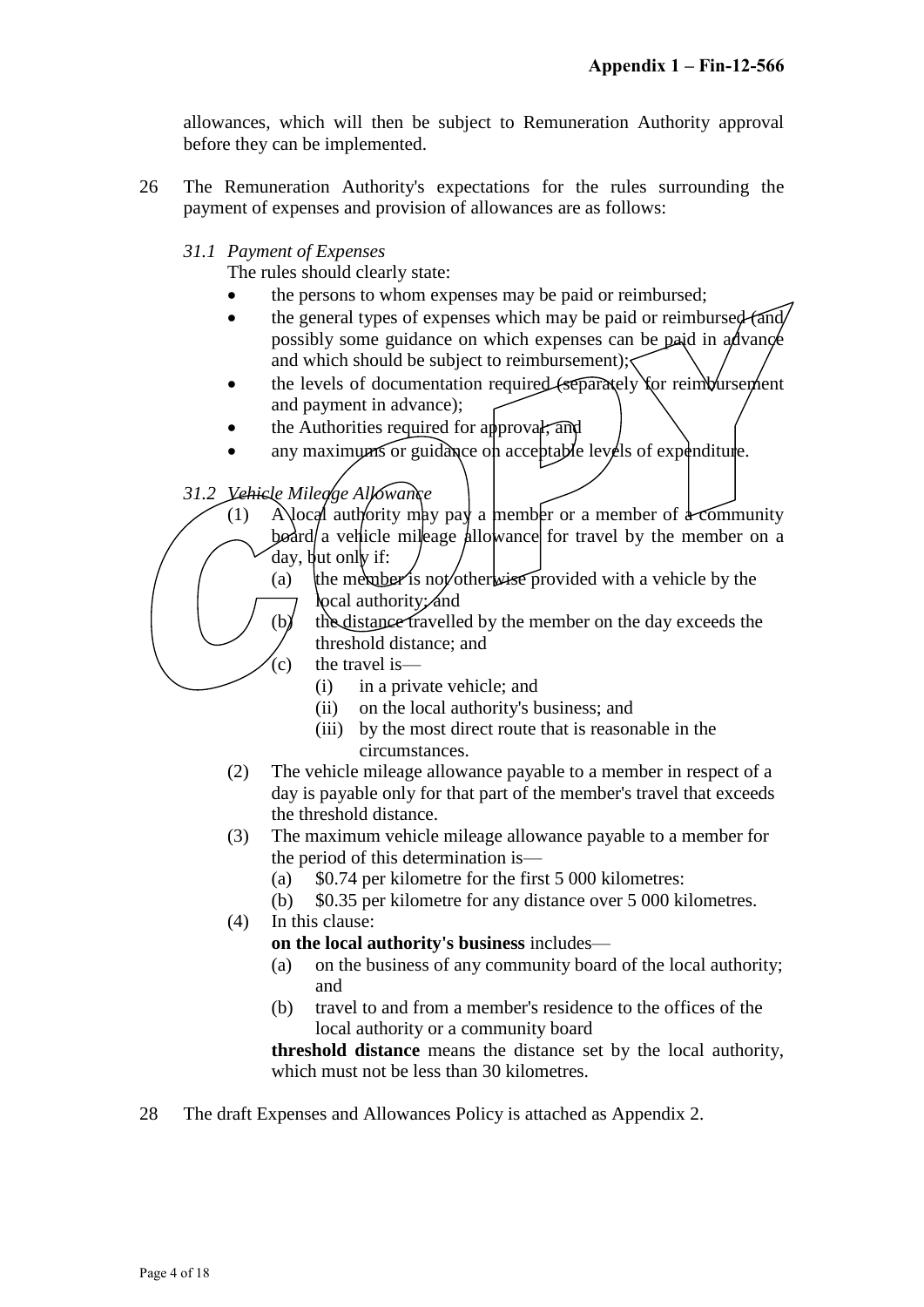29 Broadband

The Council will either provide a broadband connection or, where Councillors have an existing broadband connection Council will reimburse the cost. This is only available for Councillors and Community Board Chairpersons.

- 30 The other expenses payable in the current Expenses and Allowances Policy are fairly standard. While most accommodation and travel is pre-booked and paid for by the Council there may be other incidental costs such as taxi fares and meals which may be claimed.
- 31 **Proposed timetable for the Draft Remuneration Proposal for Elected Members and Expenses and Allowances Policy approval process**



Note: The Waikanae Community Board (WCB) will consider the draft Remuneration Proposal and Expenses and Allowance Policy based on the Council report prior to this meeting to avoid the need for an additional WCB meeting in the required timeframe.

Council Meetings

| 28 June 2012 | - Approval of Final Remuneration Proposal and Expenses<br>and Allowances Policy (after considering views from<br>Community Boards).                                    |
|--------------|------------------------------------------------------------------------------------------------------------------------------------------------------------------------|
| 28 June 2012 | - Submission of Final Remuneration Proposal for Elected<br>Members and Expenses and Allowances Policy to the<br>Remuneration Authority for consideration and approval. |
| July 2012    | - Remuneration Authority considers proposal and issues a<br>Determination.                                                                                             |
| $\cdots$     |                                                                                                                                                                        |

#### **Financial Considerations**

32 There is sufficient budget provision in the draft Annual Plan to cover the Elected Members' remuneration pool in 2012/13.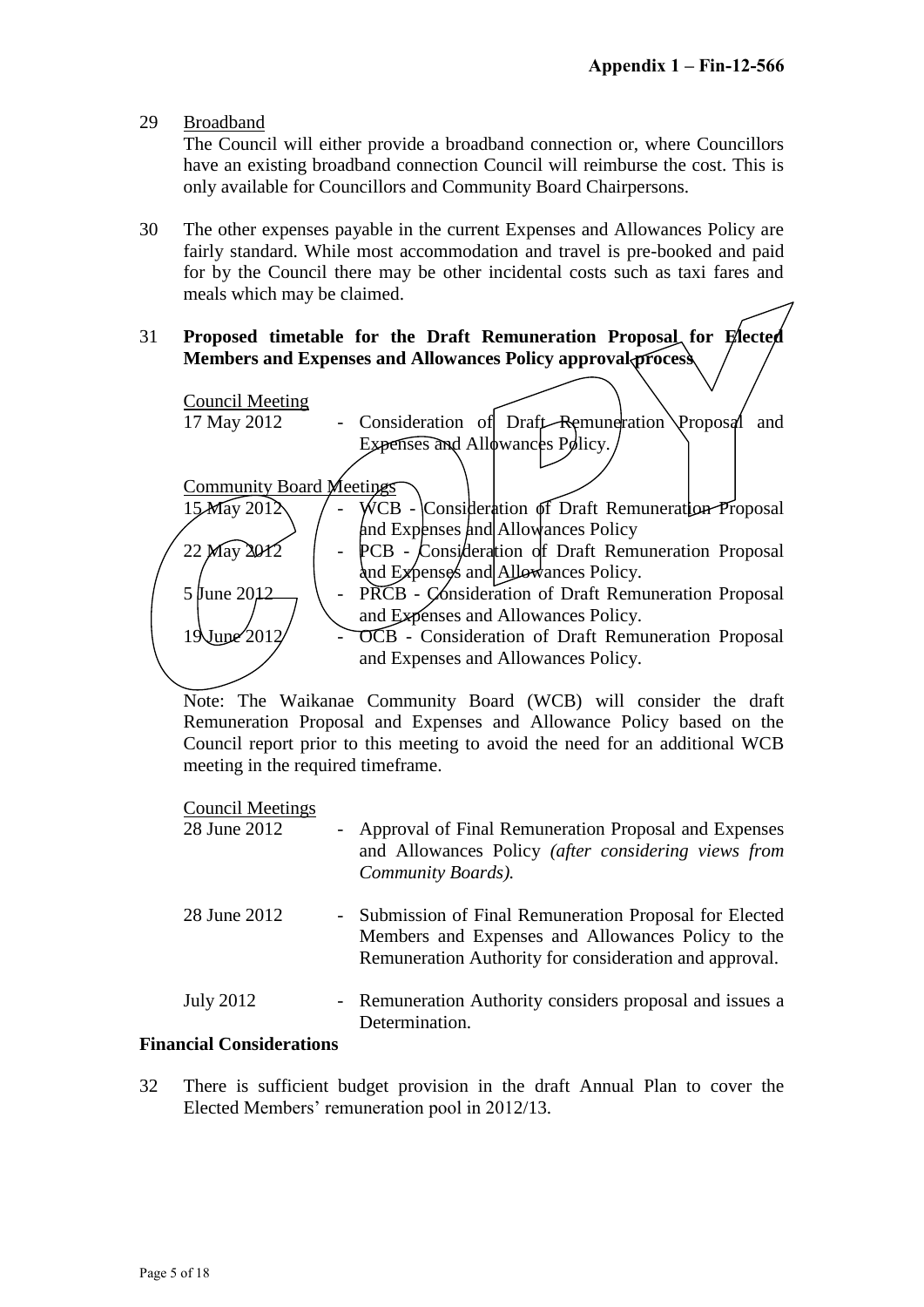#### **Legal Considerations**

33 The Council must comply with the determinations as set by the Remuneration Authority.

#### **Consultation**

34 This current paper, together with the draft Remuneration Proposal, will be circulated to all the Community Boards for their consideration and comment.

#### **Policy Implications**

35 Once the final Remuneration Proposal is approved by the Remuneration Authority this will be the new Elected Members' Remuneration Policy for this Council for the period 1 July 2012 to 30 June 2013.

#### **Publicity Considerations**

**Delegations**

- 36 A press release will be prepared in relation to the paper.
- $37$  The Council has not delegated this authority to any of its committees or subcommittees.

## **RECOMMENDATIONS**

- 38 That the Council adopts the draft Remuneration Proposal for Elected Members based on the same remuneration levels for each Elected Member position that applied for 2011/12 as outlined in Appendix 1 to this report Fin-12-560.
- 39 That the Council adopts the Draft Expenses and Allowances Policy as set out in Appendix 2 to this report FIN-12-560.
- 40 That the draft Remuneration Proposal for the Community Boards and the draft Expenses and Allowances Policy be presented to each Community Board for their comments and recommendations.

## **Report prepared by:**

## **Warwick Read GROUP MANAGER FINANCE**

#### **Attachments:**

- Appendix 1 Draft Remuneration Proposal
- Appendix 2 Draft Council's Expenses and Allowances Policy
- Appendix  $3 -$  Section 5 & 12 of the Local Government Elected Members (2011/12) (Certain Local Authorities) Determination (No 2) 2011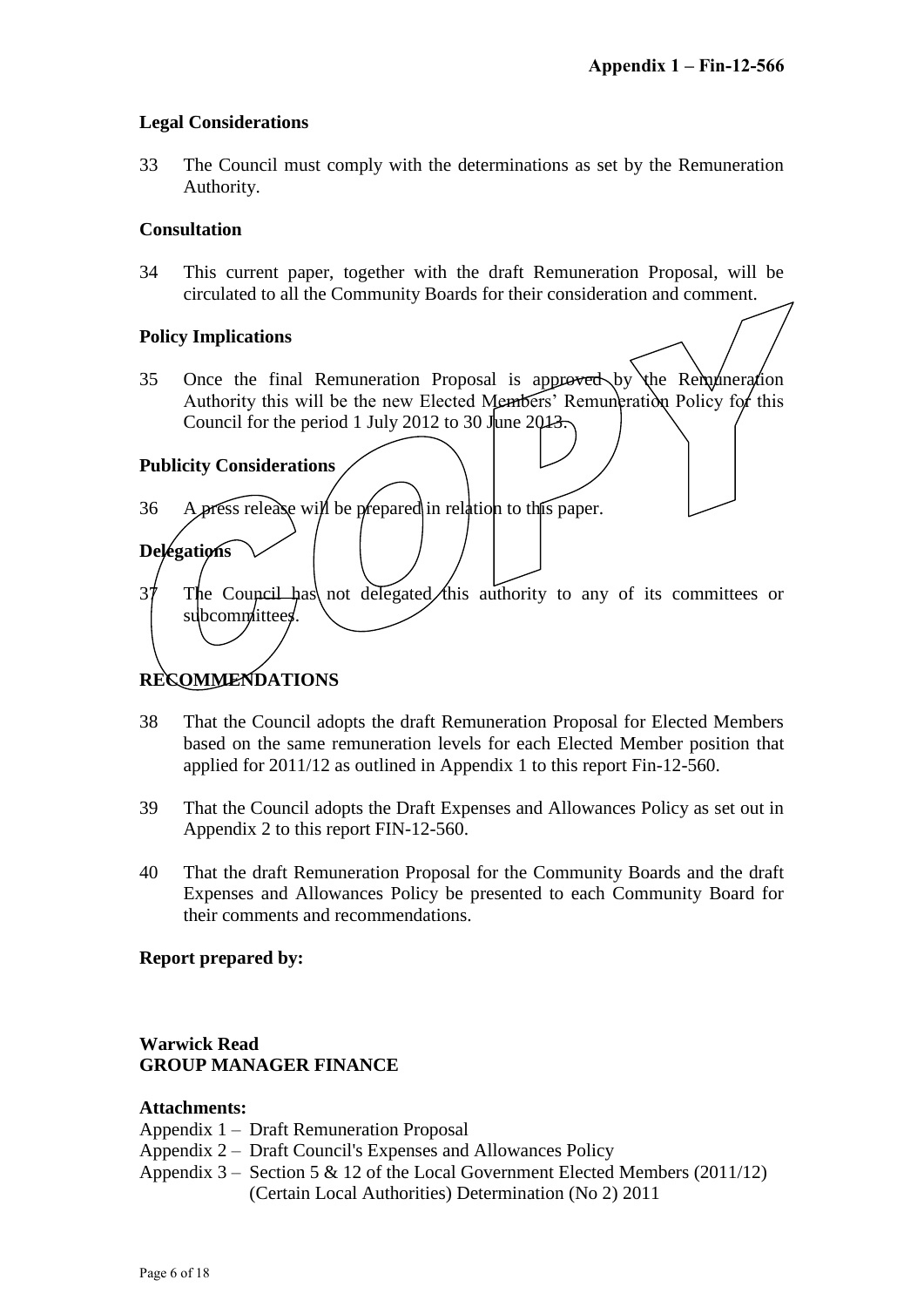|                                                                  |                                        |                           |                   |                          |                                    |                                                             |                                                                   |                                                                                  |                                                                                                                       | Appendix 1 - Fin-12-560                                                                         |
|------------------------------------------------------------------|----------------------------------------|---------------------------|-------------------|--------------------------|------------------------------------|-------------------------------------------------------------|-------------------------------------------------------------------|----------------------------------------------------------------------------------|-----------------------------------------------------------------------------------------------------------------------|-------------------------------------------------------------------------------------------------|
|                                                                  |                                        |                           |                   |                          |                                    | Kapiti Coast District Council Remuneration Proposal 2012/13 |                                                                   |                                                                                  |                                                                                                                       |                                                                                                 |
|                                                                  |                                        |                           |                   |                          | Council Remuneration - Salary 100% |                                                             |                                                                   |                                                                                  |                                                                                                                       |                                                                                                 |
|                                                                  | Paekākāriki Community Board            |                           |                   |                          |                                    |                                                             | proposed Remuneration 60% of other Community Boards' Remuneration |                                                                                  |                                                                                                                       |                                                                                                 |
|                                                                  |                                        |                           |                   |                          |                                    |                                                             |                                                                   |                                                                                  |                                                                                                                       |                                                                                                 |
|                                                                  |                                        | <u>ដើ</u>                 | Ëš.               |                          |                                    |                                                             | <b>Total Remuneration</b>                                         | Remuneration<br>adjustment for                                                   | New total                                                                                                             |                                                                                                 |
|                                                                  |                                        | Hours<br>$\sum_{i=1}^{n}$ | Hours<br>្លុ      | Position<br>Points for   | Calculation                        | annum<br>Total Points per                                   | Remuneration Pool                                                 | covered by appointment back to<br><b>Community Boards</b>                        | <b>Council position</b>                                                                                               | position<br>remuneration per Remuneration per                                                   |
| Council                                                          |                                        |                           |                   |                          |                                    |                                                             |                                                                   |                                                                                  |                                                                                                                       |                                                                                                 |
| Deputy Mayor                                                     |                                        | $\overline{3}$            | 1150              | <u>्य</u>                |                                    | 1,380                                                       | 536,283                                                           |                                                                                  | \$36,283                                                                                                              | \$36,283                                                                                        |
|                                                                  |                                        |                           |                   |                          |                                    |                                                             |                                                                   |                                                                                  |                                                                                                                       |                                                                                                 |
|                                                                  |                                        |                           |                   |                          |                                    |                                                             |                                                                   |                                                                                  |                                                                                                                       |                                                                                                 |
| Committee Chair<br>Environment & Community Development Committee | Chairperson                            |                           | $\overline{1100}$ | Ξ                        |                                    | য়ৰ                                                         | \$31,812                                                          |                                                                                  | \$33,942                                                                                                              |                                                                                                 |
|                                                                  | Deputy Chairperson                     | নি <mark>ন্নন</mark> মন্দ | 1000              |                          |                                    | $\frac{1}{200}$                                             | <u>ႜၛၟၛၛၟ</u><br>ၛၟႜၟ႞ၛၟၛၟၛၟ<br>ႜၛၟႜၛၟၛၟၯၟၛၟ                      | ន្ត្រីន្ត្រី<br>និង                                                              | ၛြဗ္ဗြုလ္မွဗ္ဇုဒ္ကဗ္လုဒ္က<br>မြန္ပြုသူမွ်ားမွန္ပါတီ<br>မြန္ပြားမွန္ပါတီမွာ                                            | ន្ត្រាជ្ញាជ្ញាជ្ញាន្ត្រាន្ត្រា<br>ន្ត្រីជ្ញាជ្ញាដ្ឋាន្ត្រី<br>ន្ត្រីដ្ឋាន្ត្រី ន្ត្រីដ្ឋាន្ត្រី |
| Corporate Business Committee                                     | Chairperson                            |                           | $rac{1}{2}$       |                          |                                    |                                                             |                                                                   |                                                                                  |                                                                                                                       |                                                                                                 |
|                                                                  | Deputy Chairperson<br>Chairperson      |                           |                   |                          |                                    | 1,000                                                       |                                                                   | \$2,130                                                                          |                                                                                                                       |                                                                                                 |
| Regulatory Management Committee                                  |                                        |                           |                   | Ξ                        |                                    | 1210                                                        |                                                                   |                                                                                  |                                                                                                                       |                                                                                                 |
|                                                                  | Deputy Chairperson<br>Chairperson      |                           |                   |                          |                                    | $\overline{1,000}$                                          |                                                                   |                                                                                  |                                                                                                                       |                                                                                                 |
| <b>Appeals Committee</b>                                         |                                        |                           |                   | F                        |                                    | $\frac{1}{1}$ 55                                            |                                                                   | $\frac{82,130}{82,130}$                                                          |                                                                                                                       |                                                                                                 |
|                                                                  | Deputy Chairperson                     | 認                         | 975               |                          |                                    | 975                                                         | \$25,635                                                          |                                                                                  |                                                                                                                       |                                                                                                 |
| Councillor                                                       |                                        |                           | ္ဘ                | $\overline{\phantom{0}}$ | 150<br>150                         | 950                                                         | \$24.977                                                          |                                                                                  | $\frac{24.977}{24.977}$                                                                                               |                                                                                                 |
|                                                                  |                                        |                           |                   |                          |                                    |                                                             |                                                                   |                                                                                  |                                                                                                                       |                                                                                                 |
| <b>Community Boards</b>                                          |                                        |                           |                   |                          |                                    | 11,090                                                      |                                                                   |                                                                                  |                                                                                                                       |                                                                                                 |
|                                                                  |                                        |                           |                   |                          |                                    |                                                             |                                                                   |                                                                                  |                                                                                                                       |                                                                                                 |
| Community Board Chairperson                                      | 3 Community Board<br>Chairpersons      | Ż,                        | 700               | $\overline{0}$           | 700x3x0.7/2                        | 735                                                         | \$19,324                                                          |                                                                                  | \$38,647                                                                                                              | 12,882                                                                                          |
|                                                                  | 1 Community Board<br>Chairperson (Paex | $\overline{14}$           | 700               | 0.42                     | 700x0.42/2                         | 147                                                         | \$3,864<br>$\bullet$                                              |                                                                                  | \$7728                                                                                                                | 7,728                                                                                           |
|                                                                  |                                        |                           |                   |                          |                                    |                                                             |                                                                   |                                                                                  |                                                                                                                       |                                                                                                 |
| Community Board Members                                          | 9 Community Board<br>Members           | ē                         | 500               | $\overline{S}$           | 500x9x0.5/2                        | 1,125                                                       | \$29,577<br>$\bullet$                                             |                                                                                  | \$59,155                                                                                                              | 6,573                                                                                           |
|                                                                  | 3 Community Board<br>Members (Paek)    | $\overline{\mathbf{c}}$   | 500               | S                        | 500x3x0.3/2                        | 25                                                          | \$5.915<br>$\star$                                                |                                                                                  | \$11829                                                                                                               | 3,943                                                                                           |
|                                                                  |                                        |                           |                   |                          |                                    |                                                             |                                                                   |                                                                                  |                                                                                                                       |                                                                                                 |
|                                                                  |                                        |                           |                   |                          |                                    | 13,322                                                      | \$350,253                                                         | \$10,650                                                                         |                                                                                                                       |                                                                                                 |
|                                                                  |                                        |                           |                   |                          |                                    |                                                             |                                                                   |                                                                                  |                                                                                                                       |                                                                                                 |
|                                                                  |                                        |                           |                   |                          |                                    |                                                             |                                                                   | \$360,903                                                                        | $\frac{\overline{817},\overline{359}}{8419,\overline{5879}}\\ \underline{-858,\overline{679}}\\ \underline{-858,502}$ |                                                                                                 |
|                                                                  |                                        |                           |                   |                          | Average Value per Point =          | 350,260                                                     |                                                                   |                                                                                  |                                                                                                                       |                                                                                                 |
|                                                                  |                                        |                           |                   |                          |                                    | 13,322                                                      |                                                                   |                                                                                  |                                                                                                                       |                                                                                                 |
|                                                                  |                                        |                           |                   |                          |                                    | 26,29185                                                    |                                                                   |                                                                                  |                                                                                                                       |                                                                                                 |
|                                                                  |                                        |                           |                   |                          |                                    |                                                             |                                                                   | that Community Board Remuneration only included in Remuneration Pool calculation |                                                                                                                       |                                                                                                 |
|                                                                  |                                        |                           |                   |                          |                                    |                                                             |                                                                   |                                                                                  |                                                                                                                       |                                                                                                 |

## **Appendix 1 – Fin-12-566**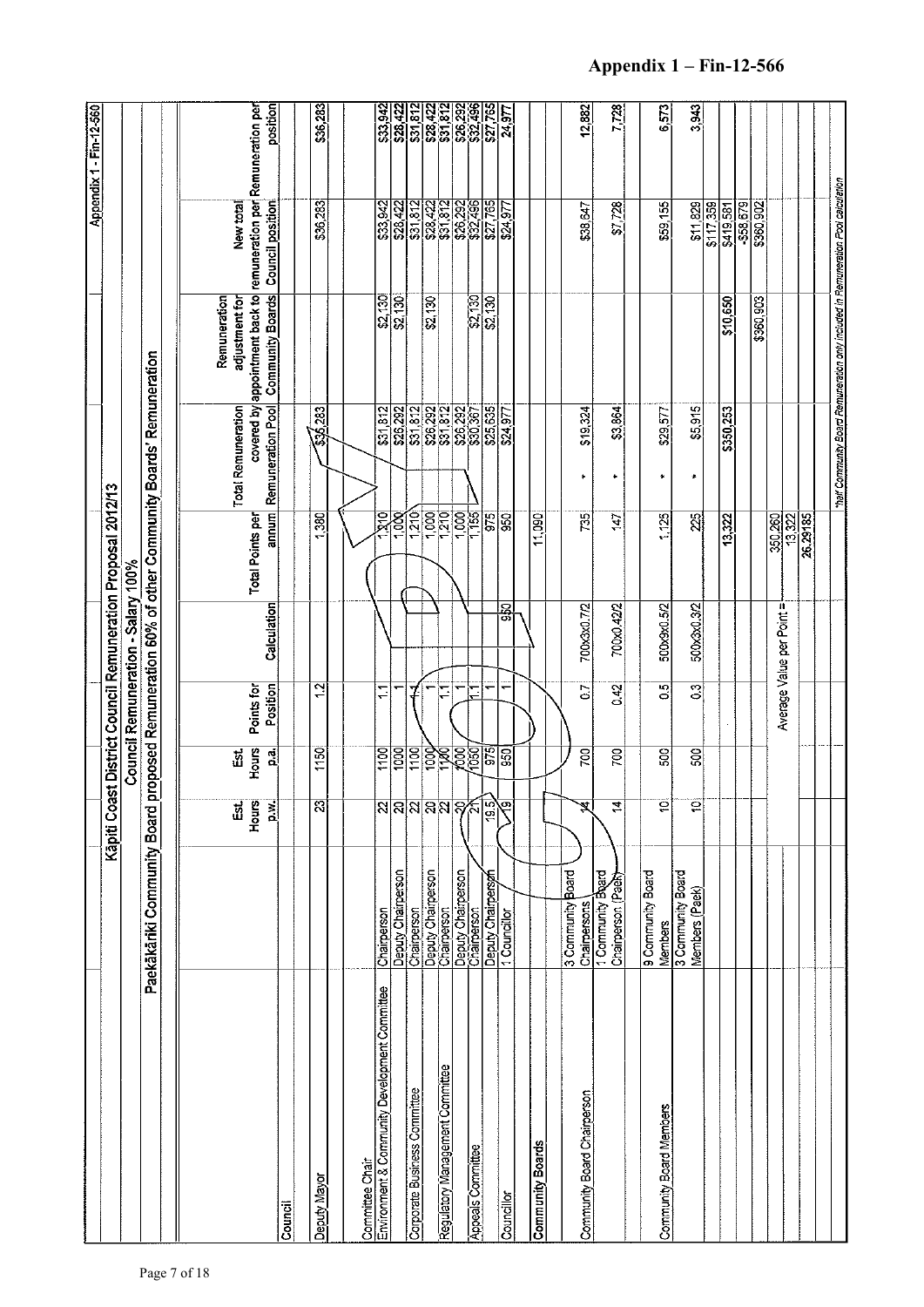**Appendix 1 – Fin-12-566**

**Appendix 2 - Fin-12-560**

 $\diagup$ 

June 2012

Remuneration Authority P O Box 10084 Wellington 6143

#### **APPLICATION FOR APPROVAL OF EXPENSE RULES (INCLUDING REIMBURSING ALLOWANCES) APPLICABLE TO ELECTED MEMBERS OF LOCAL AUTHORITIES THE PERIOD 1 JULY 2012 TO 30 JUNE 2013**

- *1. PLEASE COMPLETE ALL SECTIONS OF THIS APPLICATION FORM*
- *2. INCLUDE ANY EXPENSES RULES/ALLOWANCES PAYABLE TO MEMBERS OF ANY COMMUNITY BOARDS*

| <b>SECTION 1 - NAME OF LOCAL AUTHORITY</b>                                                                                                                                                                                                                                    |
|-------------------------------------------------------------------------------------------------------------------------------------------------------------------------------------------------------------------------------------------------------------------------------|
| Kāpiti Coast District Council                                                                                                                                                                                                                                                 |
| Contact person for enquiries:                                                                                                                                                                                                                                                 |
| Name: Warwick Read<br>Designation Group Manager Finance                                                                                                                                                                                                                       |
| Email: warwick.read@kapiticoast.govt nz Telephone: 04 296 4700                                                                                                                                                                                                                |
| 718<br>Extension:                                                                                                                                                                                                                                                             |
|                                                                                                                                                                                                                                                                               |
| <b>SECTION 2 - DOCUMENTATION OF POLICIES</b><br>List the local authority's policy documents which set out the policies, rules and<br>procedures relating to the expenses and allowances payable to Elected Members.<br><b>Document</b> name<br>Reference no. (if any)<br>Date |
| (These documents do not need to be submitted with this application but you may do so if<br>you wish.)                                                                                                                                                                         |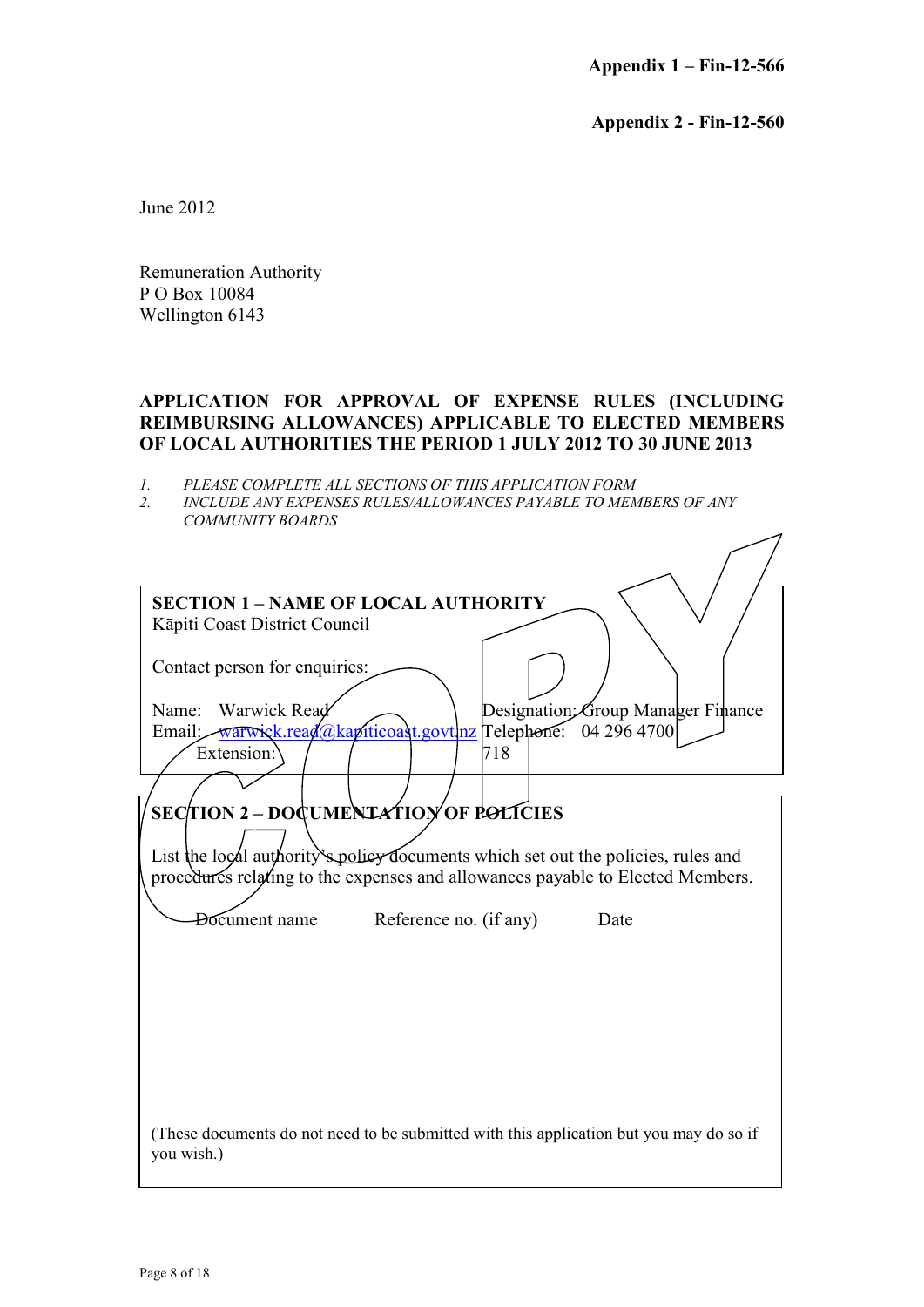#### **SECTION 3 – AUTHENTICATION OF EXPENSE REIMBURSEMENTS AND ALLOWANCES**

Summarise the principles and processes under which the local authority ensures that expense reimbursements and allowances payable in lieu of expense reimbursements, -

- are in line with Council policies
- have a justified business purpose
- are payable under clear rules communicated to all claimants
- have senior management oversight
- are approved by a person able to exercise independent judgement
- are adequately documented
- are reasonable and conservative in line with public sector norms
- are, in respect of allowances, a reasonable approximation of expenses incurred on behalf of the local authority by the Elected Member
- are subject to internal audit oversight.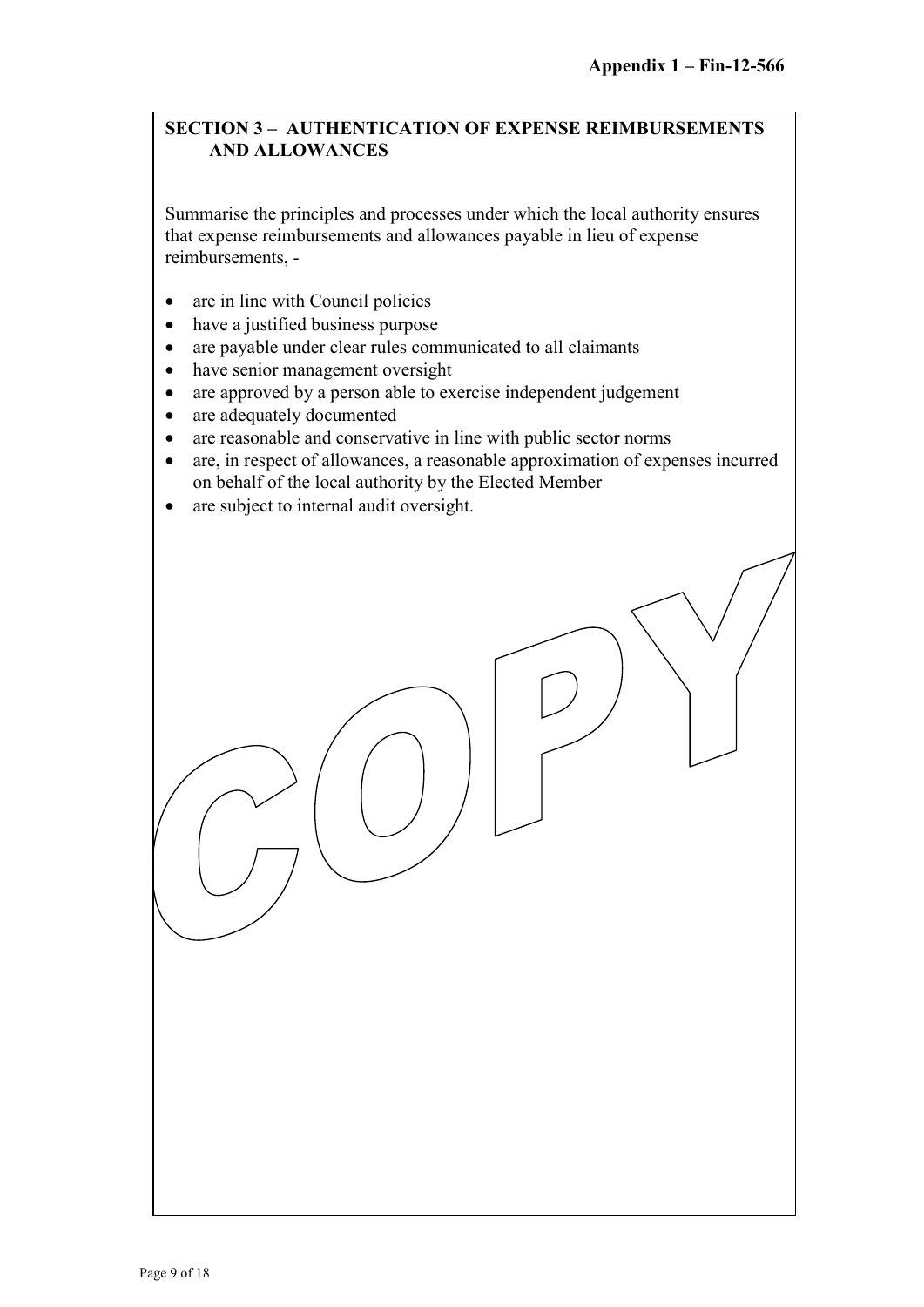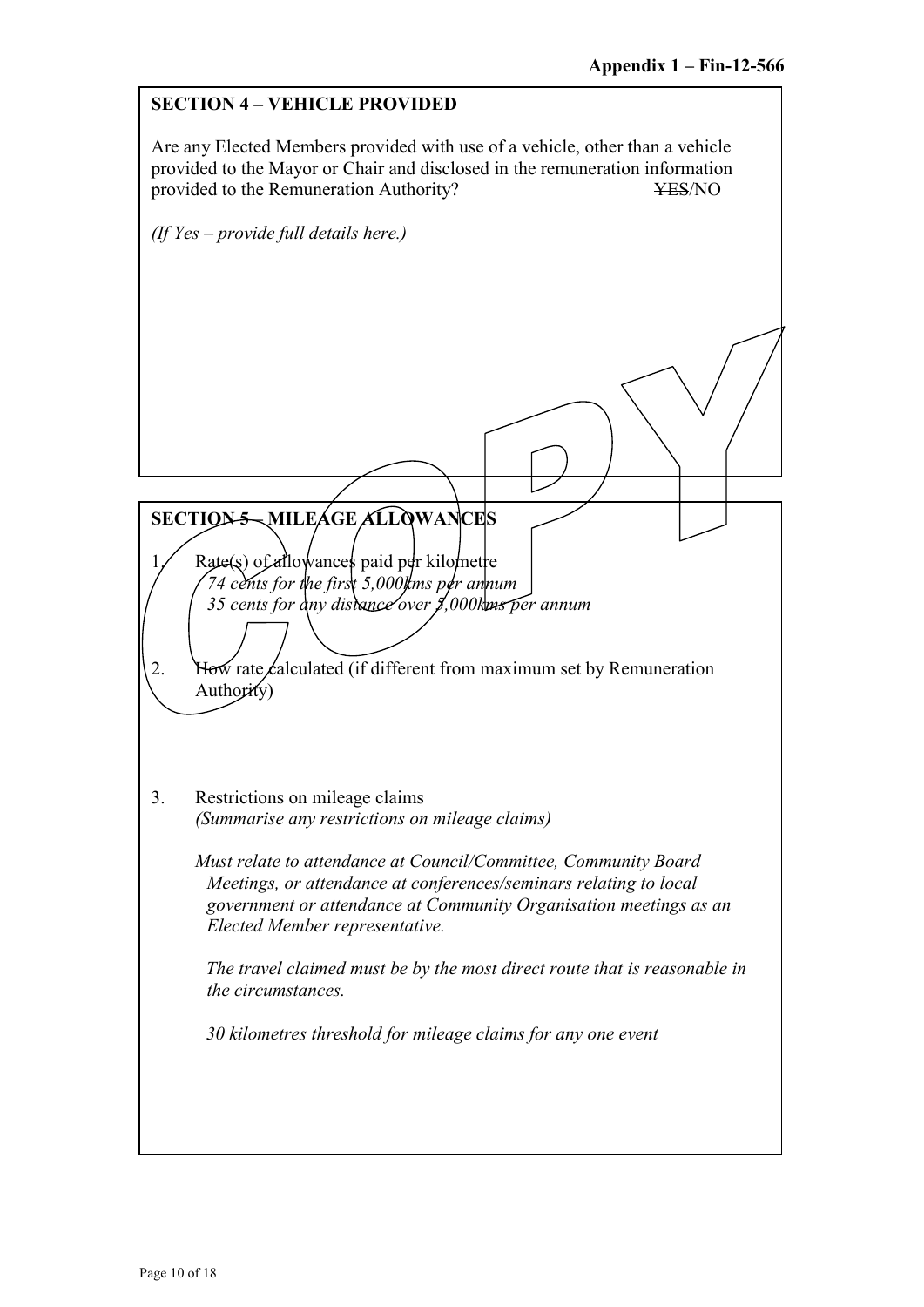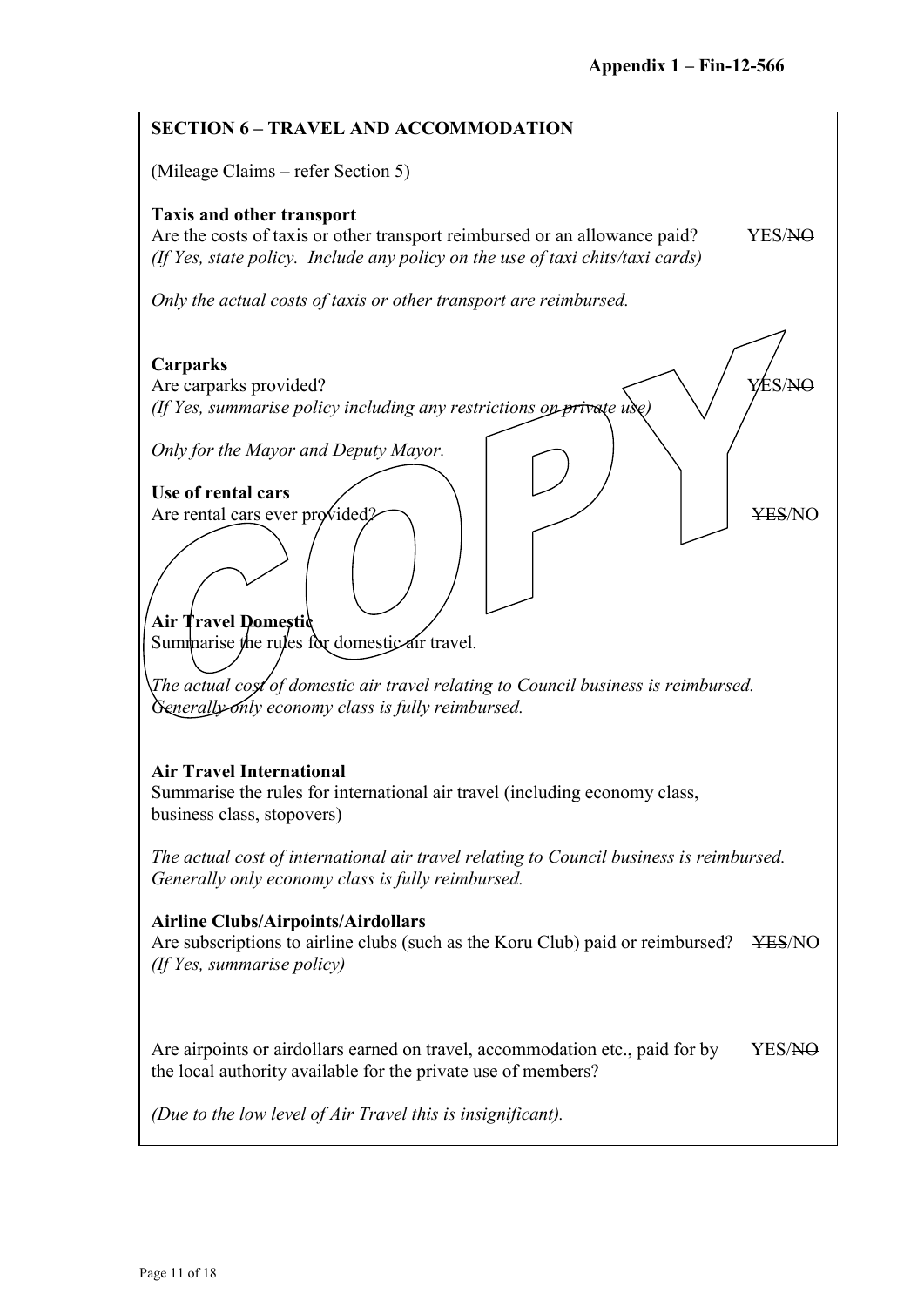| <b>SECTION 6 (CONTINUED)</b>                                                                                                                                                                                                                                                             |                    |
|------------------------------------------------------------------------------------------------------------------------------------------------------------------------------------------------------------------------------------------------------------------------------------------|--------------------|
| Accommodation costs whilst away at conferences, seminars, etc.<br>Summarise the rules on accommodation costs.                                                                                                                                                                            |                    |
| Actual and reasonable costs for accommodation costs while away on Council<br>business are reimbursed.                                                                                                                                                                                    |                    |
|                                                                                                                                                                                                                                                                                          |                    |
|                                                                                                                                                                                                                                                                                          |                    |
| Meals and sustenance, incidental expenses<br>Summarise the rules on meals, sustenance and incidental expenses incurred when<br>travelling. (If allowances are payable instead of actual and reasonable                                                                                   |                    |
| reimbursements, state amounts and basis of calculation).                                                                                                                                                                                                                                 |                    |
| Actual and reasonable costs for meals and sustenance when wavelling on<br>Council business are reimbursed.                                                                                                                                                                               |                    |
| Private accommodation paid for by local authority<br>Is private accomphodation (for example an apartment) provided to any<br>member by the local authority?<br>(If Yes, give details)                                                                                                    | <del>YES</del> /NO |
|                                                                                                                                                                                                                                                                                          |                    |
| Private accommodation provided by friends/relatives<br>Are allowances payable in respect of accommodation provided by<br>friends/relatives when travelling on local authority business?<br>(If Yes, state quantum, basis of calculation and compare with<br>standard allowances payable) | <b>¥ES/NO</b>      |
|                                                                                                                                                                                                                                                                                          |                    |
|                                                                                                                                                                                                                                                                                          |                    |
|                                                                                                                                                                                                                                                                                          |                    |
|                                                                                                                                                                                                                                                                                          |                    |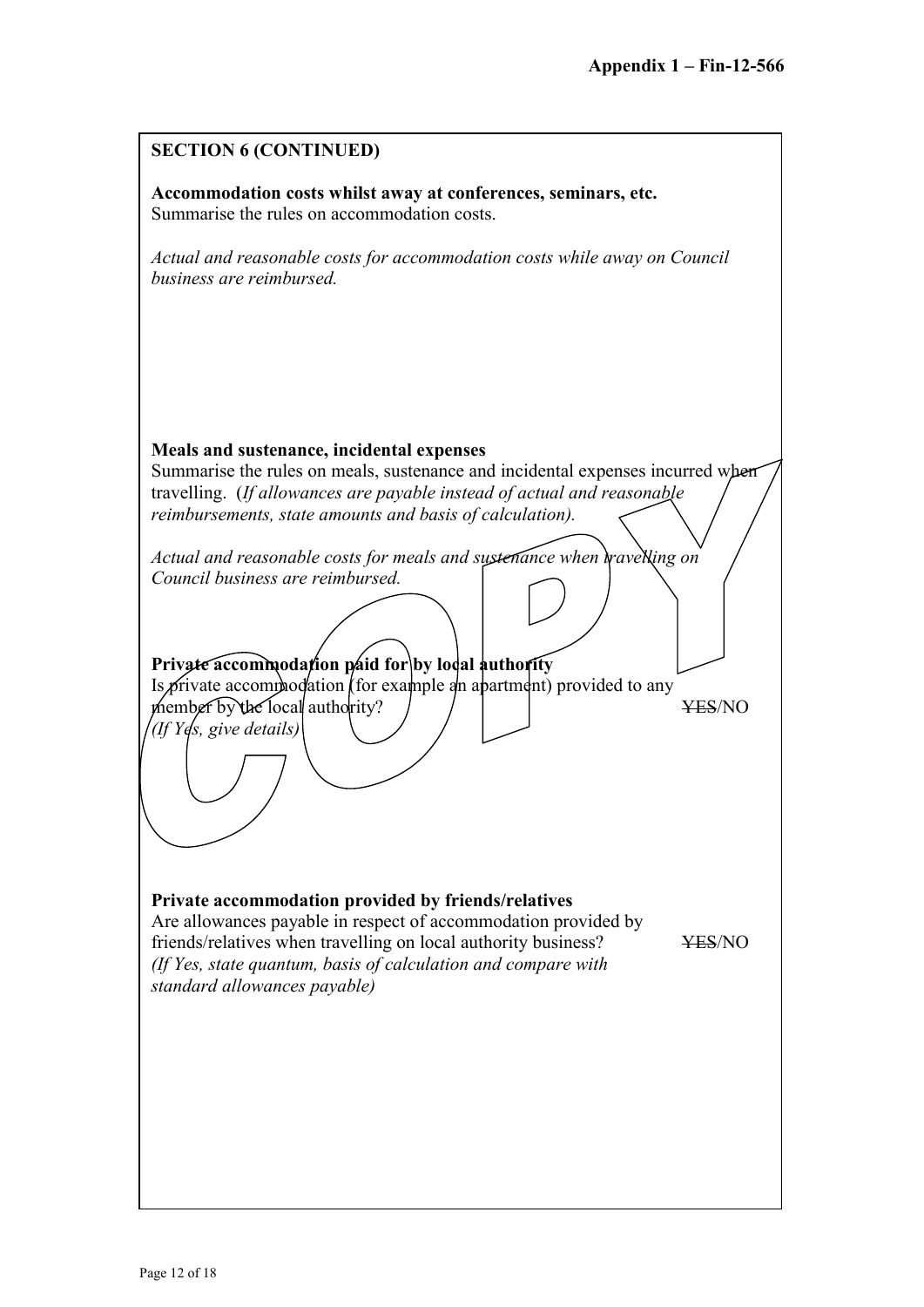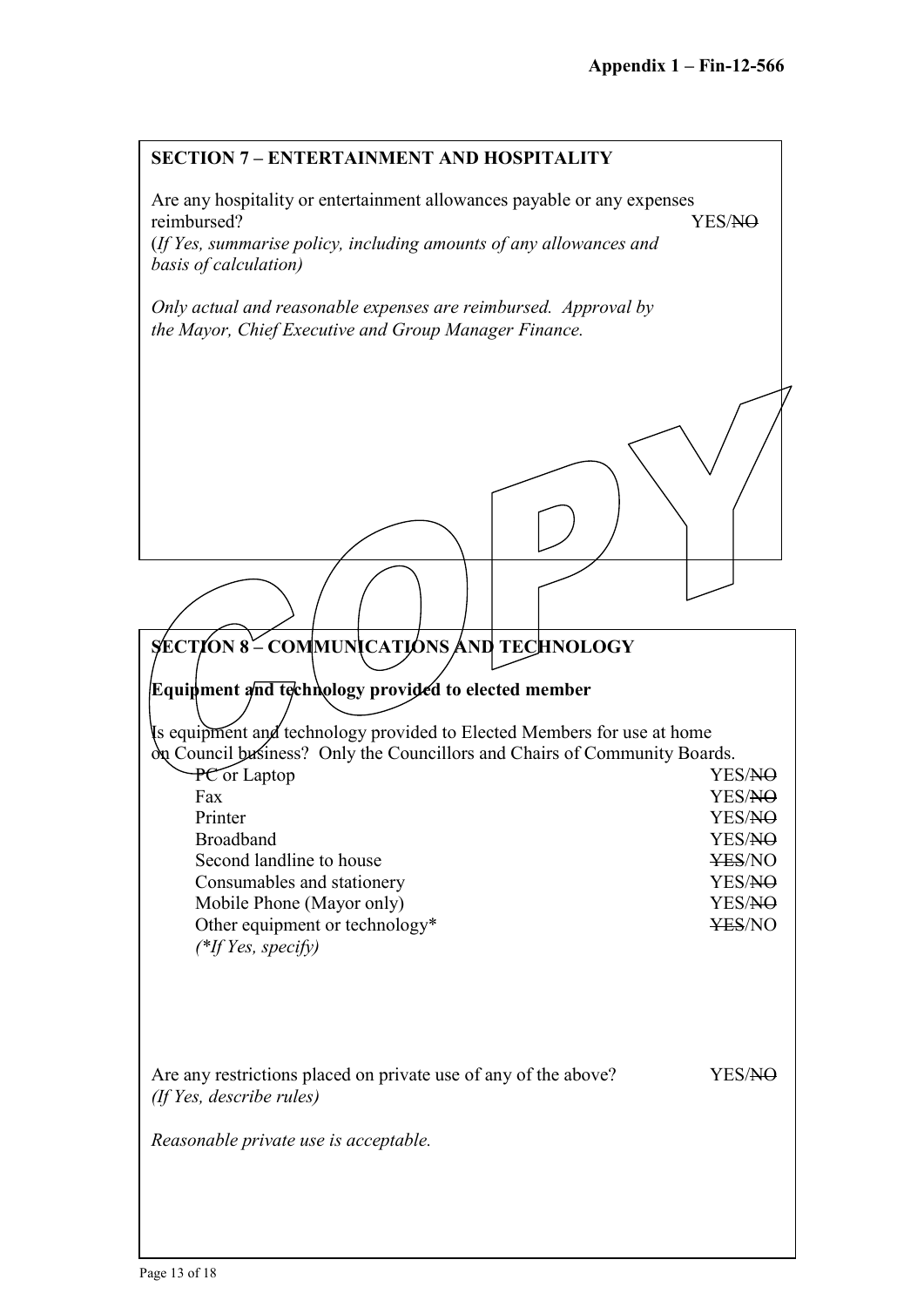| <b>SECTION 8 (CONTINUED)</b>                                                                                                                                                                                                                                                                                                                                                                                                                                                               |               |        |  |
|--------------------------------------------------------------------------------------------------------------------------------------------------------------------------------------------------------------------------------------------------------------------------------------------------------------------------------------------------------------------------------------------------------------------------------------------------------------------------------------------|---------------|--------|--|
| Home telephone rental costs and telephone calls (including mobiles)                                                                                                                                                                                                                                                                                                                                                                                                                        |               |        |  |
| Are telephone rental costs reimbursed in whole or part?<br>YES/NO                                                                                                                                                                                                                                                                                                                                                                                                                          |               |        |  |
| Mayor only for telephone rental (whole)                                                                                                                                                                                                                                                                                                                                                                                                                                                    |               |        |  |
| $($ If Yes, state percentage $)$                                                                                                                                                                                                                                                                                                                                                                                                                                                           | $\frac{0}{0}$ |        |  |
| Are telephone call expenses reimbursed in whole or part?<br>(If Yes, describe process)                                                                                                                                                                                                                                                                                                                                                                                                     |               | YES/NO |  |
| Only mobile phone and toll calls relating to Council business are reimbursed.<br>Approval by Chief Executive and Group Manager Finance                                                                                                                                                                                                                                                                                                                                                     |               |        |  |
| Allowances paid in relation to communication and for technology<br>proyided by an elected member<br>Are any allowances paid in relation to communications and/or<br>technology provided by the member relating to council business?<br>If Yes,\in each case descxibe rules and explain how allowance<br>calculated)<br>Actual and reasonable expenses are reimbursed for providing<br>broadband where Elected Member wants to use a different ISP to the<br>one that Council is providing. |               | YES/NO |  |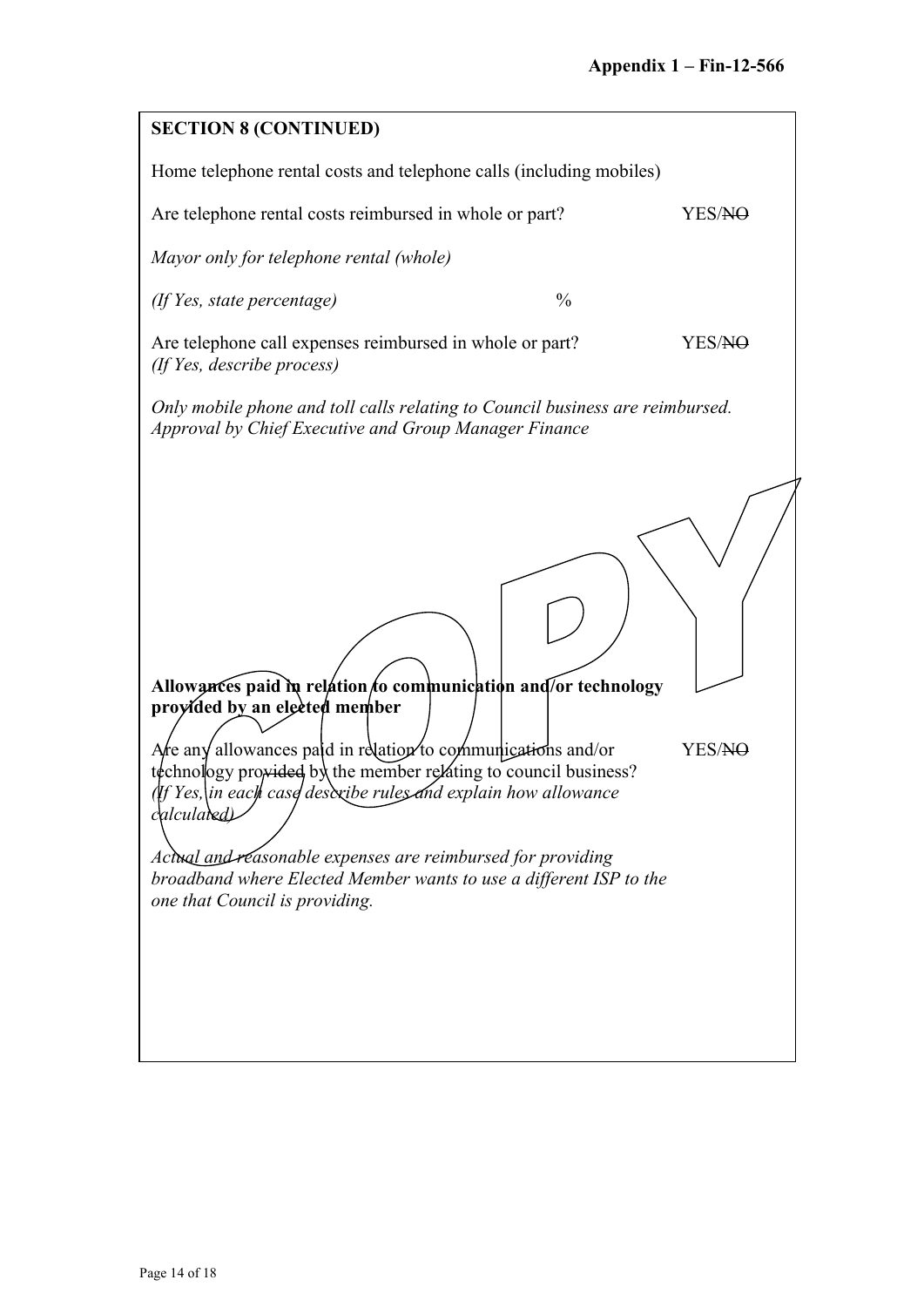#### **SECTION 9 – PROFESSIONAL DEVELOPMENT, CLUBS AND ASSOCIATIONS**

Are any expenses reimbursed or allowances paid in respect of members' YES/NO attendance at professional development courses, conferences and seminars? *(If Yes, describe – including how any allowances are calculated)*

*Actual and reasonable expenses are reimbursed.*

Are any expenses reimbursed or allowances paid in respect of subscriptions to clubs or associations? YES/NO (*If Yes, describe – including how any allowances are calculated)*

*Mayor – Justice of Peace subscription.*

**SECTION 10 – OTHER EXPENSE REIMBURSEMENTS AND ALLOWANCES**

Are any other expense reimbursements  $m$  and  $\alpha$  or allowances paid?  $\gamma$  YES/NC *(If Yes, describe – including how any allowances are calculated)*

*Where an elected member chooses to use their dwn vehicle for travel to conferences then the Council may reimburse the equivalent airfare rather than pay the mileage allowance for the distance travelled.*

Footnotes: 1. Include in this section any expense retribursements or allowances paid not covered by earlier sections of this form. Include in this section reimbursements of expenses of spouses/partners or allowances paid to them. Include in this section details of any accident insurance provided if the proceeds are payable to the Elected Member or estate.

## **SECTION 11 – TAXATION OF ALLOWANCES**

Are any allowances (as distinct from reimbursements of actual business) YES/NO expenses) paid without deduction of withholding tax? *(If Yes, specify amount and nature of allowance)*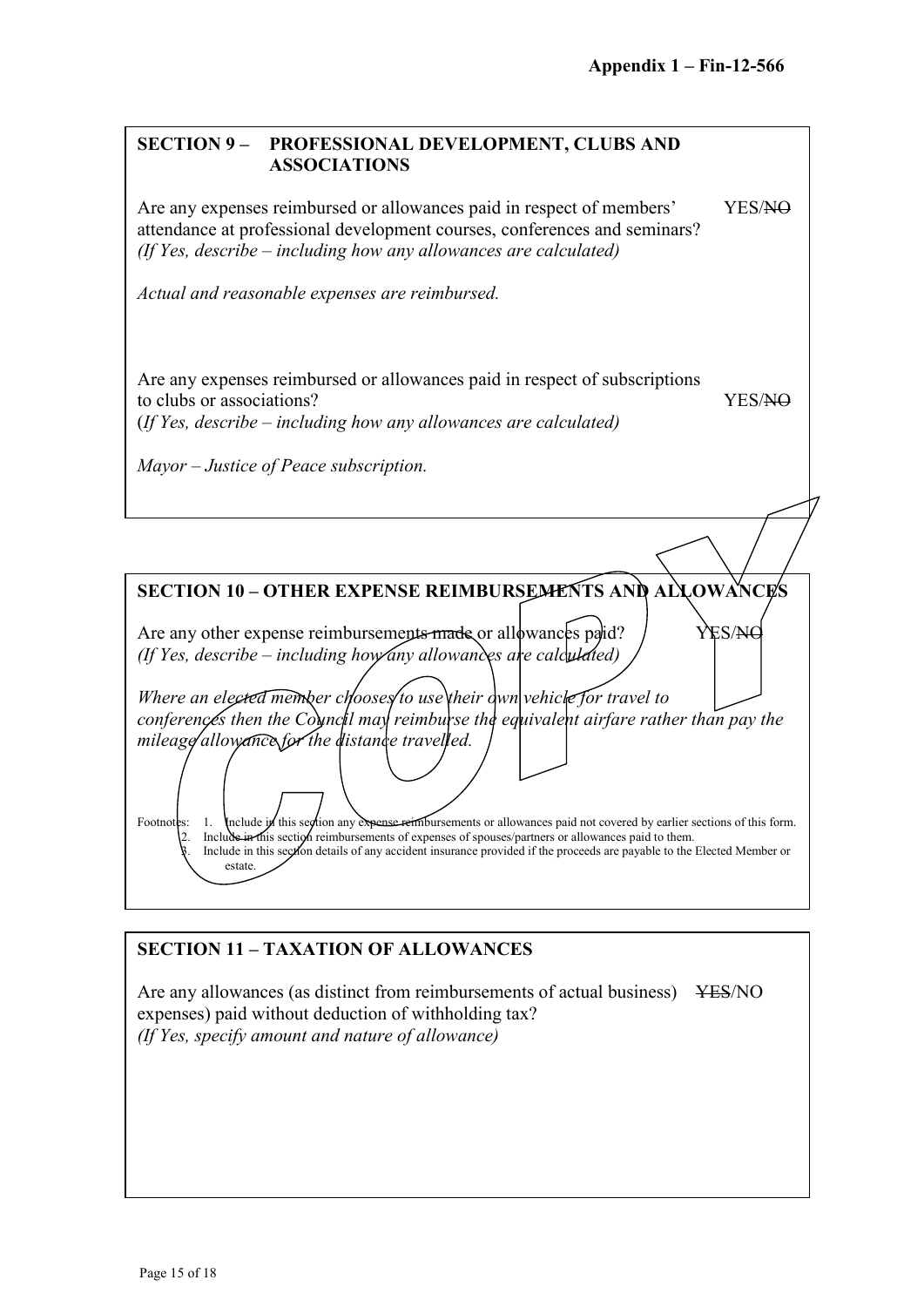#### **SECTION 12 – SIGNATURE**

I seek approval from the Remuneration Authority, in relation to the period 1 July 2012 to 30 June 2013, of the expense reimbursement rules and payments of allowances applicable to Elected Members as set out in this document.

The approved document and any attachments will be available for public inspection in accordance with the Remuneration Authority's Determination.

|           | <b>Group Manager Finance</b> |      |
|-----------|------------------------------|------|
| Signature | Designation                  | Date |

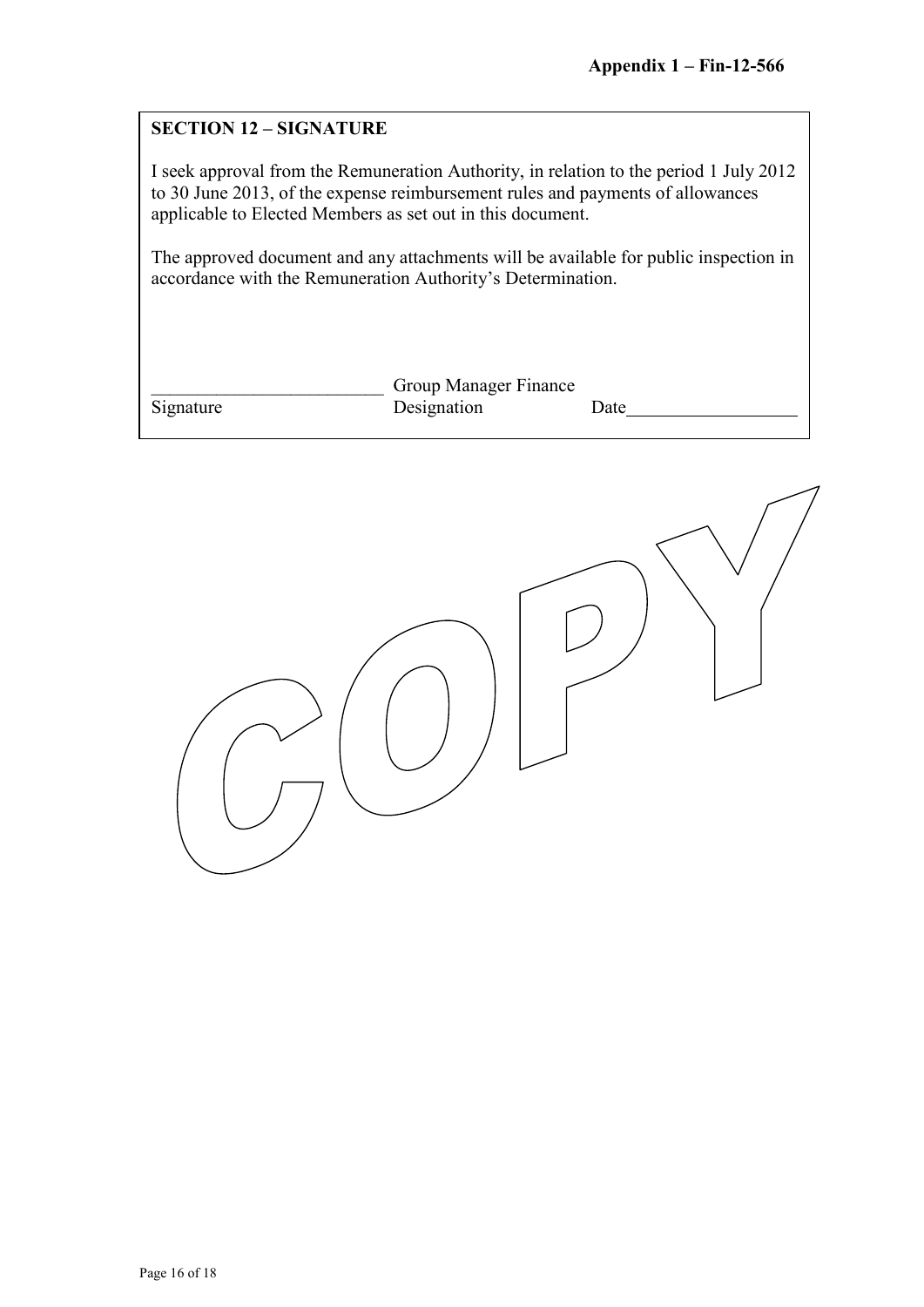Appendix 3 - Fin-12-560

Databases > NZ Law Partner Legislation and Cases > Regulations of  $NZ > L >$  Local Government Elected Members (2011/12) (Certain Local Authorities) Determination (No 2) 2011 > Interpretation > 5 Meaning of resource consent hearing



#### Local Government Elected Members (2011/12) (Certain Local Authorities) Determination (No 2) 2011

- 5 Meaning of resource consent hearing
- $(1)$ In this determination, resource consent hearing means
	- a hearing arising from a resource consent application made under section 88 of the  $(a)$ RMA; or
	- a hearing arising from a notice of requirement given under section 168 of the RMA; or  $(b)$
	- a pre-hearing meeting held under section 99 of the RMA in relation to a hearing  $(c)$ referred to in paragraph (a) or (b); or
	- a hearing relating to a private change to a district or regional plan or policy statement  $(d)$ requested under clause 21 of Schedule 1 of the RMA; or
	- a mediation hearing in the Environment Court as part of an appeal from  $a/d$ ecision of  $(e)$ a local authority; or
	- a hearing on an objection against a charge-fixed by a local authority under section 36  $(f)$ of the RMA.
- To avoid doubt, in this determination, resource consent hearing does not mean- $(2)$ 
	- a hearing of submissions as part of the process of preparation of a district or regional  $(a)$ plan or policy statement; or
	- a hearting relating to a change or variation to a district or regional plan or policy (k statement requested by the local authority; or
	- a hearing relating to a notice of requirement initiated by the local authority; or  $\rm (c)$
	- any other hearing not specified in subclause (1).  $\langle \phi \rangle$